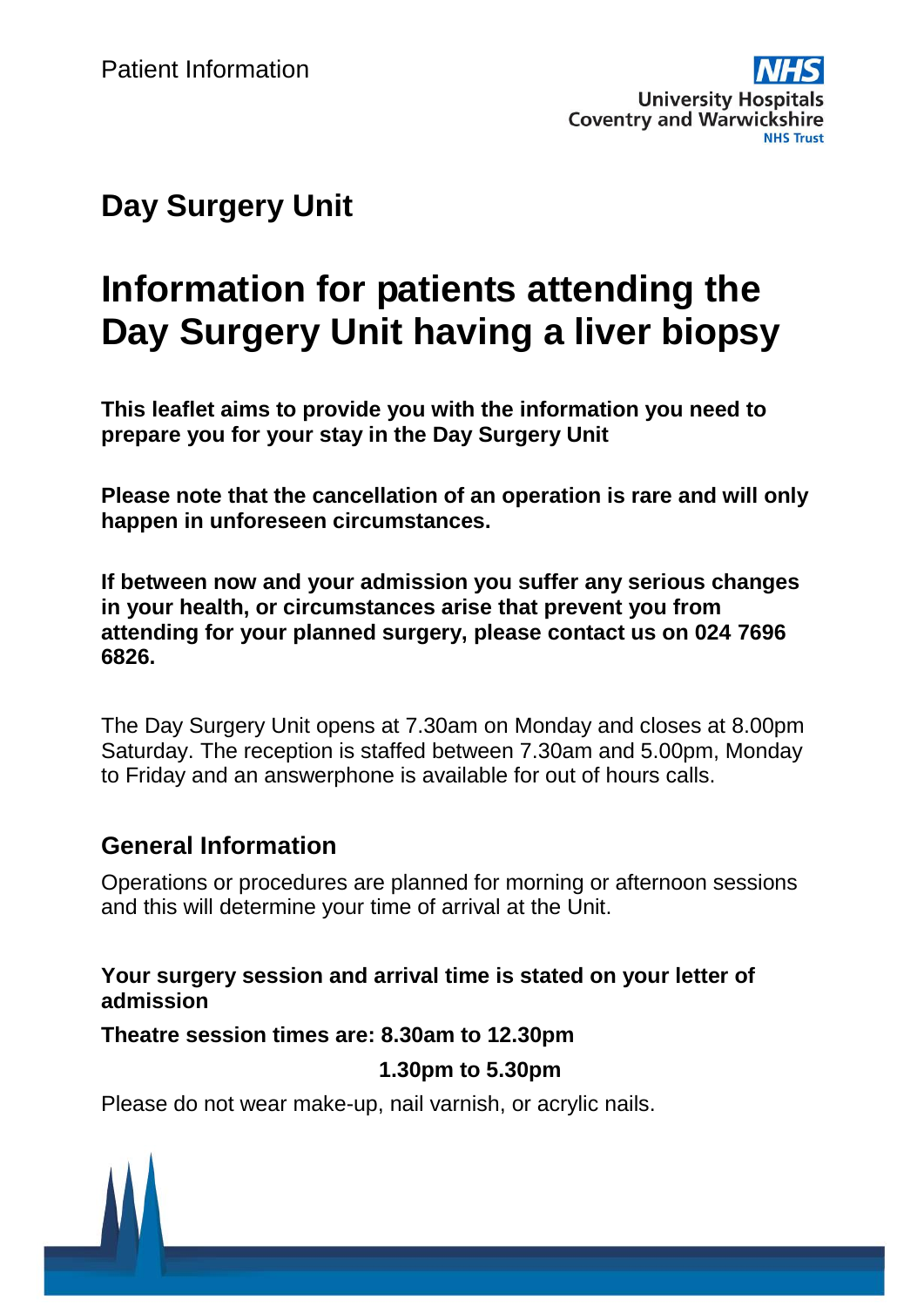**Please note to make sure the privacy and dignity of other patients, we do not allow friends or relatives into the ward and clinical area of the department out of visiting hours. Please say goodbye to your friend or relative at reception and we will contact them when you are ready for discharge. This will allow the safe and speedy recovery of the patients.**

**Visiting Hours: Monday to Sunday - 6.30pm to 8.00pm Saturday and Sunday - 2.00pm to 4.00pm**

#### **What to bring with you for your stay:**

- Slippers
- Dressing gown
- Urine sample (in a clean bottle) for routine testing
- Any medicines (including inhalers) you are taking at present
- A book or other suitable pastime

## **Please do not bring:**

- Valuables, including jewellery
- Large amounts of money (small change is useful for the telephone etc.)
- Food and drink

## **On the day of admission**

- Do not take **anything** orally (by mouth) in the **four hours** before admission
- Routine medication may be taken as normal **see alert below for patients on anticoagulant medication**
- Bathe or shower before admission
- After your procedure you will remain in hospital for at least six hours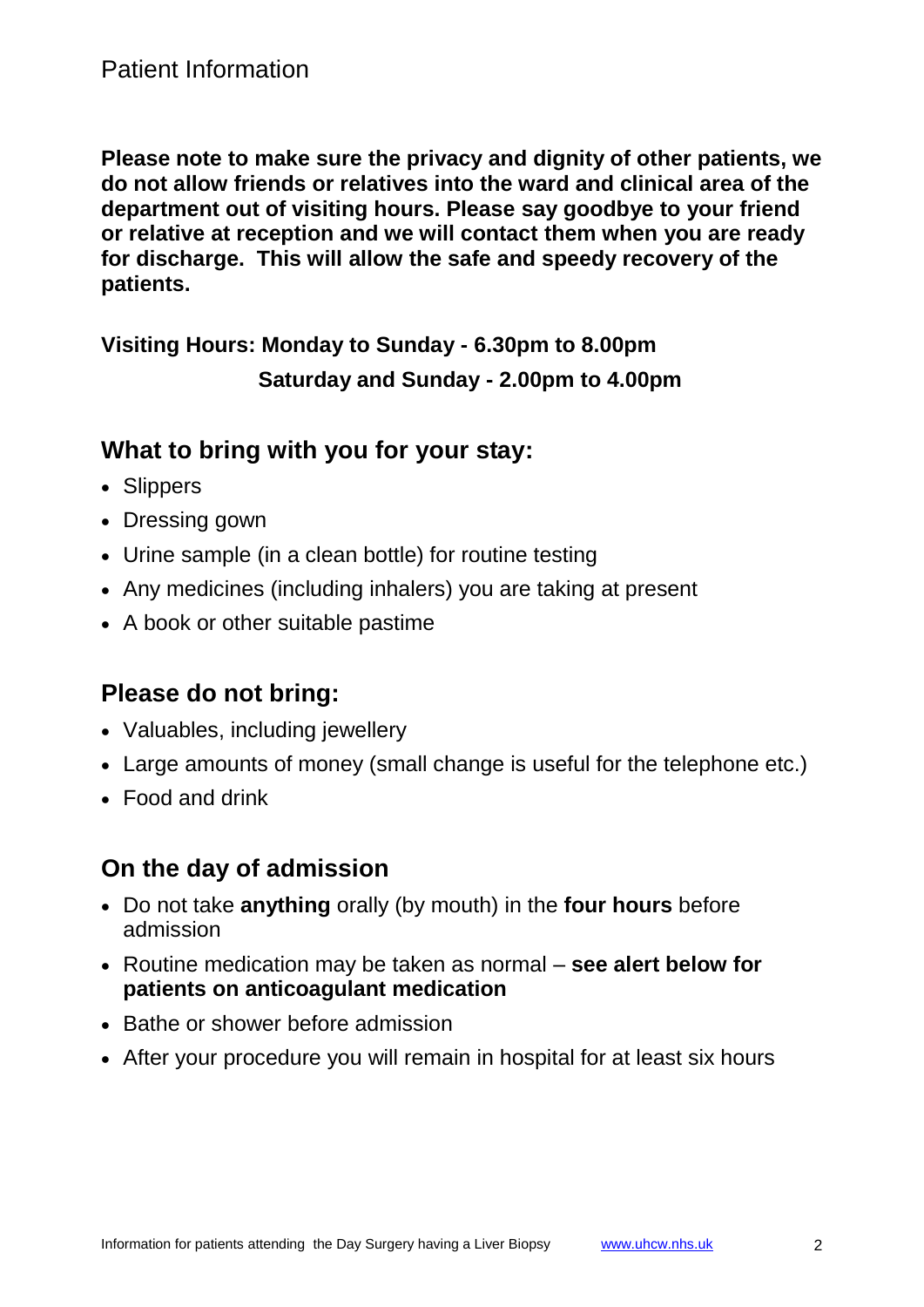## **On arrival**

- Please report to reception for registration in the Day Surgery Unit
- You will be introduced to your 'Named Nurse'
- You will be seen by your consultant surgeon or his deputy who will check you and describe the procedure.
- You will be able to ask any questions you may have
- You will be asked to sign a consent form for surgery
- Information regarding your operation or procedure and your aftercare will be provided for you before your discharge

## **Please note: Alert for patients on anticoagulant medication.**

This medication may need to be stopped for some time before the biopsy.

It is very important therefore if you are taking any medication which affects blood clotting such as **Warfarin, Clopidogrel, and Aspirin etc**, that you **contact your doctor or medical team** as soon as possible before your biopsy.

Blood tests including a clotting test will be done within one week of the biopsy being carried out. If any of the blood tests are abnormal, the biopsy may not take place. It may be carried out only with additional measures beforehand, for example, a platelet transfusion which helps with clotting.

## **Discharge information**

Day surgery patients usually return home at the end of the operating session

### **Please arrange for your own transport home.**

You should be accompanied home by an adult family member or friend. They may stay in **Reception** or leave a contact phone number with you and be available at short notice to collect you from the Unit.

Please **do not drive home** after your procedure.

We advise you to avoid public transport.